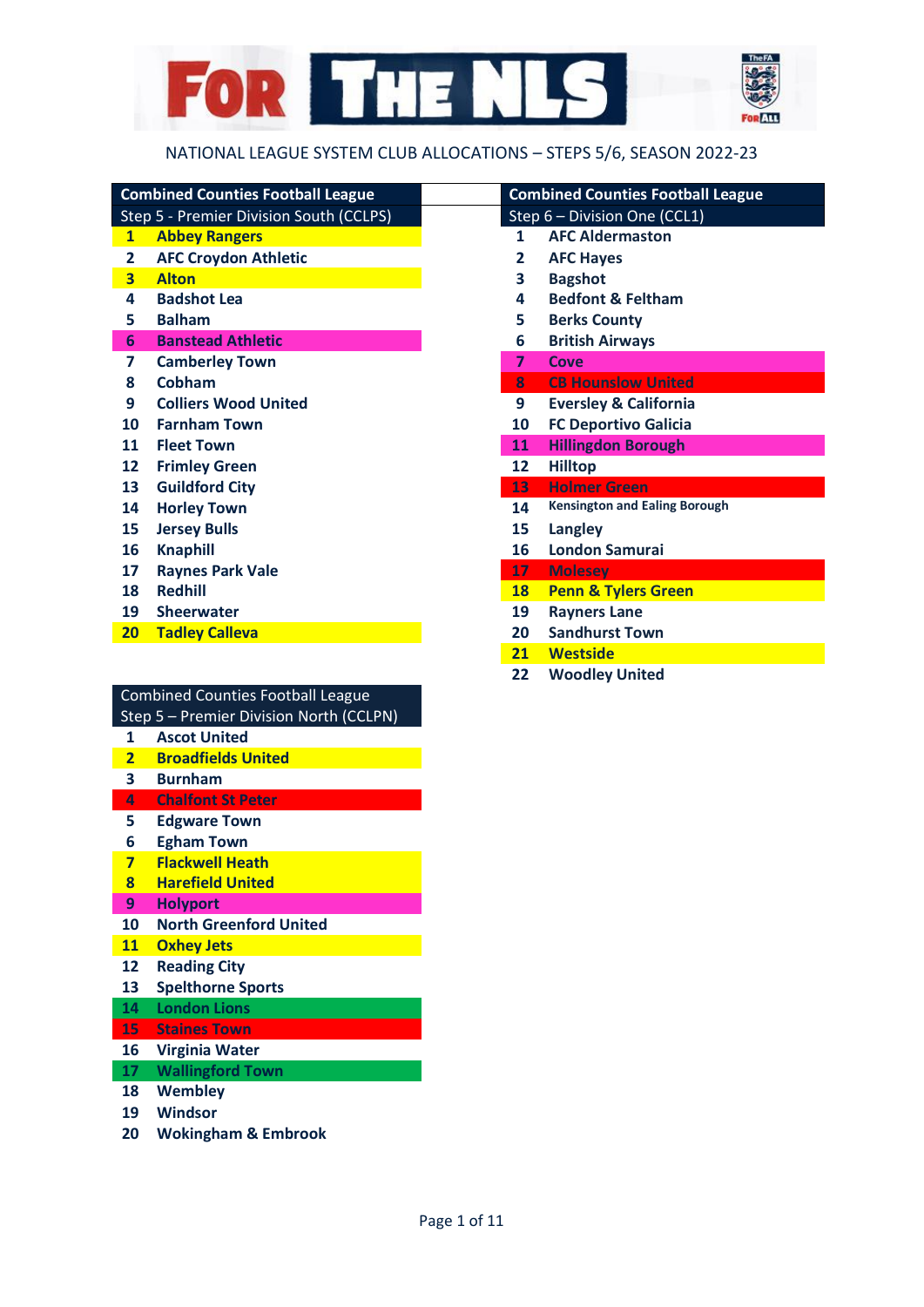| <b>Eastern Counties Football League</b> |                |                                  | <b>Eastern Counties Football League</b> |                              |  |  |
|-----------------------------------------|----------------|----------------------------------|-----------------------------------------|------------------------------|--|--|
|                                         |                | Step 5 - Premier Division (ECLP) |                                         | Step 6 - Division One (ECLN) |  |  |
|                                         | 1              | <b>Brantham Athletic</b>         | $\mathbf{1}$                            | <b>AFC Sudbury Reserves</b>  |  |  |
|                                         | 2              | <b>Ely City</b>                  | 2 <sup>1</sup>                          | <b>Cornard United</b>        |  |  |
|                                         | 3              | <b>Fakenham Town</b>             | 3                                       | Debenham LC                  |  |  |
|                                         | 4              | <b>Hadleigh United</b>           | 4                                       | <b>Diss Town</b>             |  |  |
|                                         | 5              | <b>Harleston Town</b>            | 5.                                      | <b>Downham Town</b>          |  |  |
|                                         | 6              | <b>Haverhill Rovers</b>          | 6                                       | <b>FC Parsons Drove</b>      |  |  |
|                                         | $\overline{7}$ | <b>Ipswich Wanderers</b>         | 7                                       | <b>Framlingham Town</b>      |  |  |
|                                         | 8              | <b>Kirkley &amp; Pakefield</b>   | 8                                       | <b>Great Yarmouth Town</b>   |  |  |
|                                         | 9              | Lakenheath                       | 9                                       | <b>Haverhill Borough</b>     |  |  |
|                                         | 10             | <b>Long Melford</b>              | 10                                      | <b>Heacham FC</b>            |  |  |
|                                         | 11             | <b>Mildenhall Town</b>           | 11                                      | <b>Holbeach United</b>       |  |  |
|                                         | 12             | <b>Mulbarton Wanderers</b>       | 12                                      | <b>Huntingdon Town</b>       |  |  |
|                                         | 13             | <b>Newmarket Town</b>            | 13                                      | <b>Leiston Reserves</b>      |  |  |
|                                         | 14             | <b>Norwich United</b>            | 14                                      | <b>Needham Market u23</b>    |  |  |
|                                         | 15             | <b>Sheringham</b>                | 15                                      | <b>Norwich CBS</b>           |  |  |
|                                         | <b>16</b>      | <b>Soham Town Rangers</b>        | $16-$                                   | <b>Swaffham Town</b>         |  |  |
|                                         | 17             | <b>Thetford Town</b>             | 18                                      | <b>UEA FC</b>                |  |  |
|                                         | 18             | <b>Walsham le Willows</b>        | 18                                      | <b>Whittlesey Athletic</b>   |  |  |
|                                         | 19             | <b>Whitton United</b>            |                                         |                              |  |  |
|                                         |                |                                  |                                         |                              |  |  |

**Woodbridge Town**

|                                | <b>Essex Senior Football League</b> | <b>Eastern Counties Football League</b> |                                       |  |  |
|--------------------------------|-------------------------------------|-----------------------------------------|---------------------------------------|--|--|
| <b>Premier Division (ESLP)</b> |                                     |                                         | Step 6 - Eastern Senior League (ESLS) |  |  |
| 1                              | <b>Athletic Newham</b>              | 1                                       | <b>Barkingside</b>                    |  |  |
| $\overline{2}$                 | <b>Barking</b>                      | $\mathbf{2}$                            | <b>Basildon Town</b>                  |  |  |
| 3                              | <b>Buckhurst Hill</b>               | 3                                       | <b>Benfleet</b>                       |  |  |
| 4                              | <b>Clapton</b>                      | 4                                       | <b>Burnham Ramblers</b>               |  |  |
| 5                              | Enfield 1893                        | 5.                                      | <b>Cannons Wood</b>                   |  |  |
| 6                              | <b>FC Clacton</b>                   | 6                                       | <b>Coggeshall United</b>              |  |  |
| $\overline{7}$                 | <b>Halstead Town</b>                | $\overline{\mathbf{z}}$                 | <b>Enfield Borough</b>                |  |  |
| 8                              | <b>Ilford</b>                       | 8                                       | <b>Frenford</b>                       |  |  |
| 9                              | <b>Little Oakley</b>                | 9                                       | <b>Hackney Wick</b>                   |  |  |
| 10                             | <b>Redbridge</b>                    | 10                                      | <b>Harwich &amp; Parkeston</b>        |  |  |
| <b>11</b>                      | <b>Romford</b>                      | 11                                      | <b>Holland FC</b>                     |  |  |
| $12 \overline{ }$              | <b>Saffron Walden Town</b>          | 12                                      | May & Baker                           |  |  |
| 13                             | <b>Sawbridgworth Town</b>           | 13                                      | <b>Newbury Forest</b>                 |  |  |
| 14                             | <b>Southend Manor</b>               | 14                                      | <b>NW London</b>                      |  |  |
| 15                             | <b>Stansted</b>                     | 15                                      | <b>Park View</b>                      |  |  |
| 16                             | <b>Stanway Rovers</b>               | 16                                      | <b>Sporting Bengal United</b>         |  |  |
| 17                             | <b>Takeley</b>                      | 17                                      | <b>St Margaretsbury</b>               |  |  |
| 18                             | <b>West Essex</b>                   | 18                                      | <b>Stanway Pegasus</b>                |  |  |

- 
- 
- 

|                | <b>Eastern Counties Football League</b> |
|----------------|-----------------------------------------|
|                | Step 6 - Division One (ECLN)            |
| 1              | <b>AFC Sudbury Reserves</b>             |
| $\overline{2}$ | <b>Cornard United</b>                   |
| 3              | Debenham LC                             |
| 4              | <b>Diss Town</b>                        |
| 5              | <b>Downham Town</b>                     |
| 6              | <b>FC Parsons Drove</b>                 |
| 7              | <b>Framlingham Town</b>                 |
| 8              | <b>Great Yarmouth Town</b>              |
| 9              | <b>Haverhill Borough</b>                |
| 10             | <b>Heacham FC</b>                       |
| 11             | Holbeach United                         |
| 12             | <b>Huntingdon Town</b>                  |
| 13             | <b>Leiston Reserves</b>                 |
| 14             | <b>Needham Market u23</b>               |
| 15             | <b>Norwich CBS</b>                      |
| 16             | <b>Swaffham Town</b>                    |
| 18             | <b>UEA FC</b>                           |
| 18             | <b>Whittlesey Athletic</b>              |

|                         | <b>Eastern Counties Football League</b><br>Step 6 - Eastern Senior League (ESLS) |  |  |  |
|-------------------------|----------------------------------------------------------------------------------|--|--|--|
| 1                       | <b>Barkingside</b>                                                               |  |  |  |
| 2                       | <b>Basildon Town</b>                                                             |  |  |  |
| 3                       | <b>Benfleet</b>                                                                  |  |  |  |
| 4                       | <b>Burnham Ramblers</b>                                                          |  |  |  |
| 5                       | <b>Cannons Wood</b>                                                              |  |  |  |
| 6                       | <b>Coggeshall United</b>                                                         |  |  |  |
| $\overline{\mathbf{z}}$ | <b>Enfield Borough</b>                                                           |  |  |  |
| 8                       | <b>Frenford</b>                                                                  |  |  |  |
| 9                       | <b>Hackney Wick</b>                                                              |  |  |  |
| 10                      | <b>Harwich &amp; Parkeston</b>                                                   |  |  |  |
| 11                      | <b>Holland FC</b>                                                                |  |  |  |
| 12                      | May & Baker                                                                      |  |  |  |
| 13                      | <b>Newbury Forest</b>                                                            |  |  |  |
| 14                      | <b>NW London</b>                                                                 |  |  |  |
| 15                      | <b>Park View</b>                                                                 |  |  |  |
| 16                      | <b>Sporting Bengal United</b>                                                    |  |  |  |

- 
- 
- **White Ensign 19 Tower Hamlets**
- **Woodford Town 20 Wivenhoe Town**
	- **Wormley Rovers**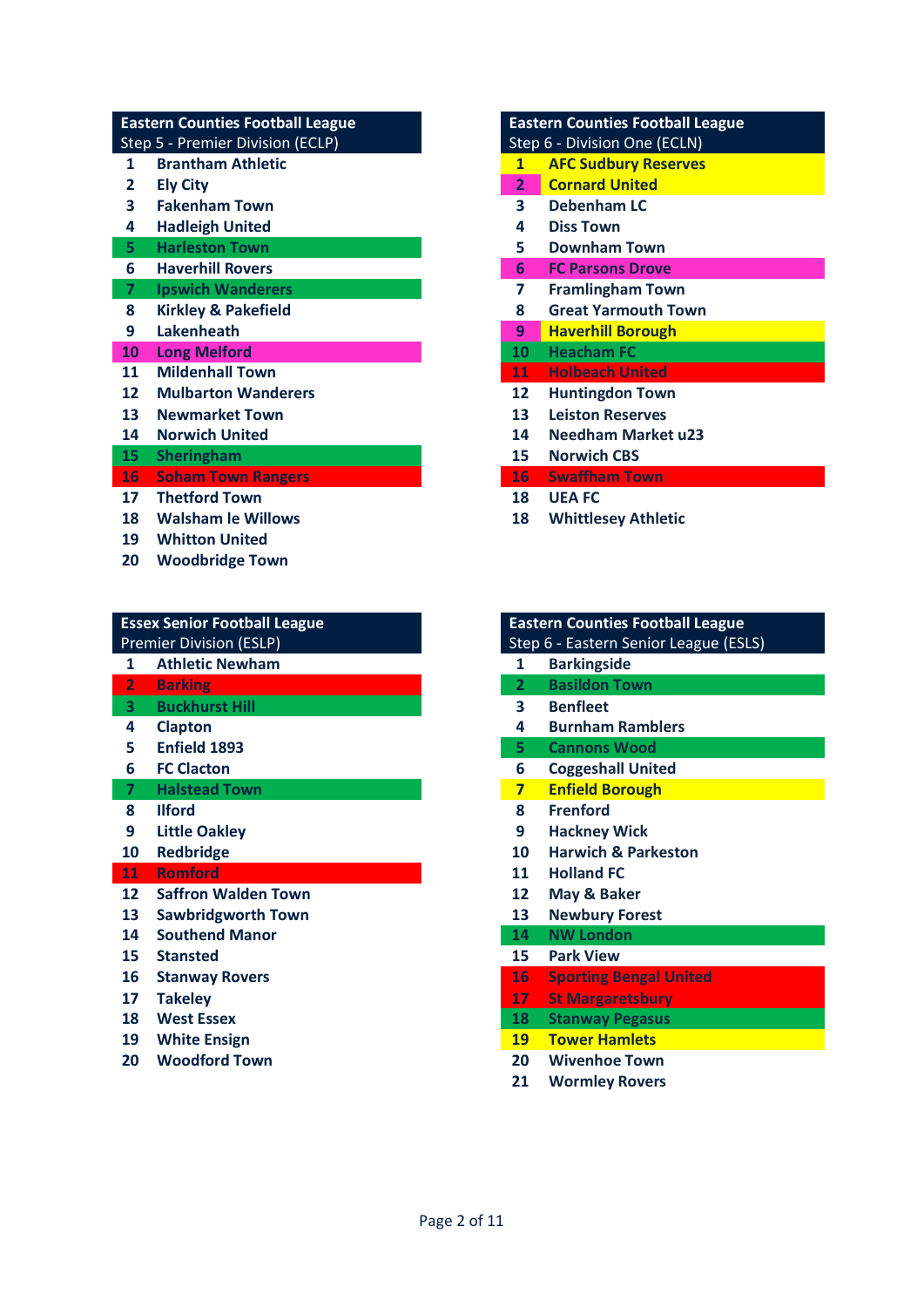Step 5 - Premier Division (HLP) Step 6 - Division One (HL1)

- **Bradford Town 1 Abingdon United**
- **Brimscombe & Thrupp 2 Calne Town**
- **Chipping Sodbury Town 3 Cheltenham Saracens**
- 
- 
- 
- 
- 
- 
- 
- 
- 

- 
- 
- 
- 
- 
- 
- 

# **Midland Football League Midland Football League**

- **AFC Wulfrunians**
- **Atherstone Town**
- **Bewdley Town**
- **Darlaston Town 1874**
- **Highgate United**
- **Lichfield City**
- 

### **Market Drayton Town**

- **Racing Club Warwick**
- 
- **Shifnal Town**
- Stone Old Alleynians
- Stourport Swifts

# **Studley**

- **Tividale 15 Ingles FC**
- Uttoxeter Town
- **Walsall Wood**
- **Whitchurch Alport**
- 

### **Hellenic Football League Manual League Hellenic Football League**

- 
- 
- **Cinderford Town 4 Cirencester Town Dev**
- **Corsham Town 5 Clanfield 85**
- **Cribbs 6 FC Stratford**
- **Fairford Town 7 Hartpury University**
- **Hereford Lads Club 8 Kidlington Reserves**
- **Hereford Pegasus 9 Littleton**
- **Longlevens 10 Long Crendon**
- **Lydney Town 11 Malmesbury Victoria**
- **Malvern Town 12 Milton United**
- **Mangotsfield United 13 Moreton Rangers**
- **Roman Glass St George 14 Newent Town**
- **Royal Wootton Bassett 15 Pershore Town**
- **Shrivenham 16 Shortwood United**
- **Thornbury Town 17 Southam United**
- **Tuffley Rovers 18 Stonehouse Town**
- **Wantage Town 19 Wellington**
- **Westfields 20 Worcester Raiders**

|              | <b>Midland Football League</b>  |                | <b>Midland Football League</b>                 |
|--------------|---------------------------------|----------------|------------------------------------------------|
|              | Step 5 - Premier Division (MLP) |                | Step 6 - Division One (ML1)                    |
| $\mathbf{1}$ | <b>AFC Wulfrunians</b>          | 1              | <b>AFC Bridgnorth</b>                          |
| $\mathbf{2}$ | <b>Atherstone Town</b>          | 2              | <b>Ashby Ivanhoe</b>                           |
| 3            | <b>Bewdley Town</b>             | 3              | <b>Bilston Town</b>                            |
| 4            | <b>Darlaston Town 1874</b>      | 4              | <b>Black Country Rangers</b>                   |
| 5            | <b>Highgate United</b>          | 5              | <b>Chelmsley Town</b>                          |
| 6            | Lichfield City                  | 6              | <b>Coton Green</b>                             |
| 7            | Lye Town                        | $\overline{ }$ | <b>Coventry Copsewood</b>                      |
| 8            | <b>Market Drayton Town</b>      | 8              | <b>Cradley Town</b>                            |
| 9            | <b>Racing Club Warwick</b>      | 9              | <b>Dudley Town</b>                             |
| 10           | <b>Romulus</b>                  | 10             | $*$<br><b>Gornal Athletic or Droitwich Spa</b> |
| 11           | <b>Shifnal Town</b>             | 11             | <b>Graham Street Prims</b>                     |
| 12           | <b>Stone Old Alleynians</b>     | 12             | <b>Haughmond</b>                               |
| 13           | <b>Stourport Swifts</b>         | 13             | <b>Heath Hayes</b>                             |
| 14           | <b>Studley</b>                  | 14             | <b>Hinckley AFC</b>                            |
| 15           | <b>Tividale</b>                 | <b>15</b>      | <b>Ingles FC</b>                               |
| 16           | <b>Uttoxeter Town</b>           | 16             | <b>Khalsa Football Federation</b>              |
| 17           | <b>Walsall Wood</b>             | 17             | <b>Nuneaton Griff</b>                          |
| 18           | <b>Whitchurch Alport</b>        | 18             | <b>Paget Rangers</b>                           |
| 19           | <b>Wolverhampton Casuals</b>    | 19             | <b>Shawbury United</b>                         |

- **Worcester City 20 Stapenhill**
	- **Wednesfield**
	- **Wolverhampton SC**
		- **\*Subject to season conclusion**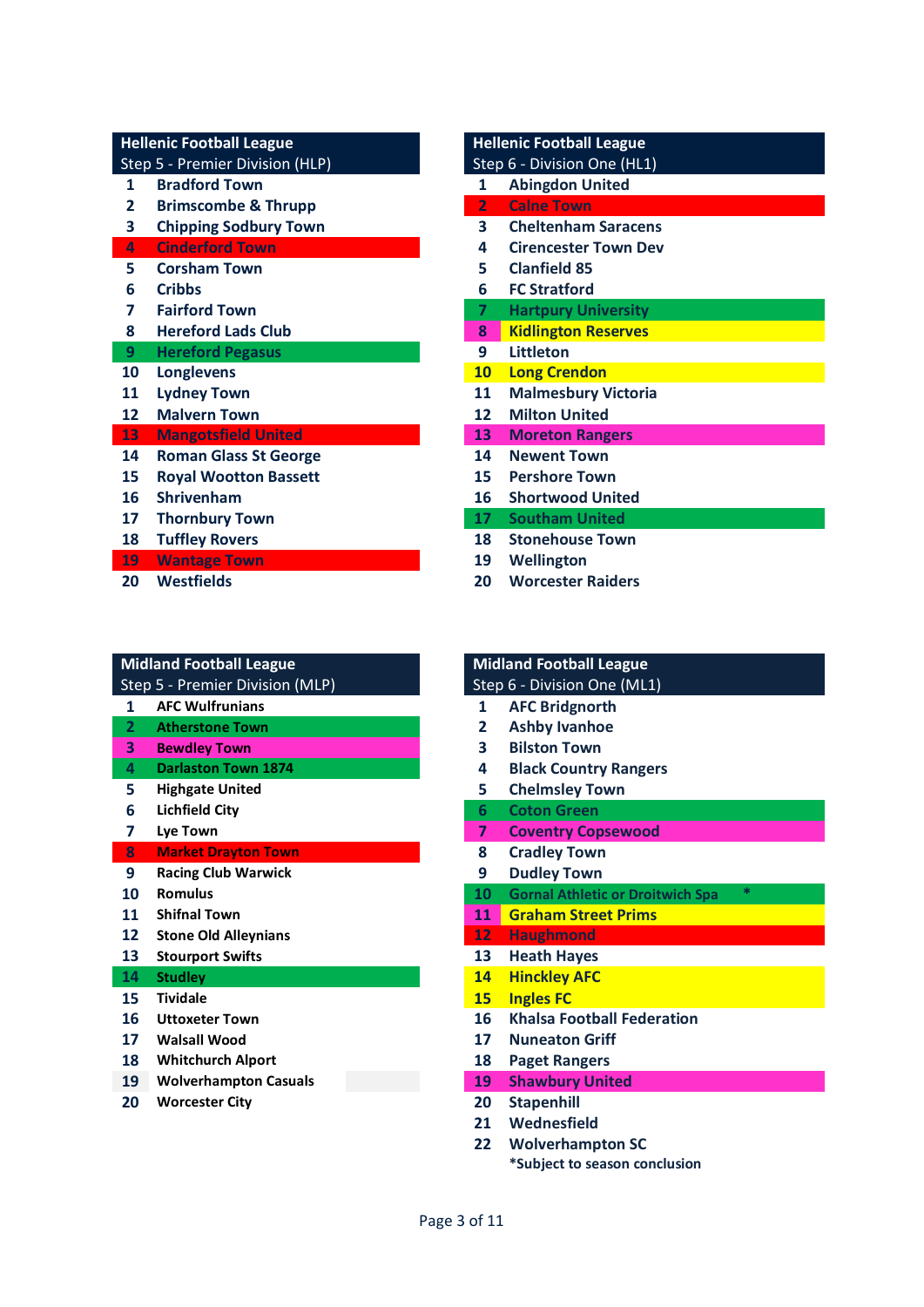| <b>North West Counties League</b> |                 | <b>North West Counties League</b>   |                |                                    |  |
|-----------------------------------|-----------------|-------------------------------------|----------------|------------------------------------|--|
|                                   |                 | Step 5 - Premier Division (NWCP)    |                | Step 6 - Division One North (NWCN) |  |
|                                   | 1               | <b>AFC Liverpool</b>                | 1              | <b>AFC Blackpool</b>               |  |
|                                   | $\overline{2}$  | <b>Ashton Athletic</b>              | $\overline{2}$ | <b>AFC Darwen</b>                  |  |
|                                   | 3               | <b>Avro</b>                         | 3              | <b>Ashton Town</b>                 |  |
|                                   | 4               | <b>Barnoldswick Town</b>            | 4              | <b>Atherton LR</b>                 |  |
|                                   | 5               | <b>Burscough</b>                    | 5.             | <b>Bacup Borough</b>               |  |
|                                   | $6\phantom{1}6$ | <b>Bury AFC</b>                     | 6              | <b>Chadderton</b>                  |  |
|                                   | $\overline{ }$  | <b>Charnock Richard</b>             | 7              | <b>Cleator Moor Celtic</b>         |  |
|                                   | 8               | <b>Congleton Town</b>               | 8              | <b>Daisy Hill</b>                  |  |
|                                   | 9               | <b>FC Isle of Man</b>               | 9              | <b>Euxton Villa</b>                |  |
|                                   | 10              | <b>Irlam</b>                        | 10             | <b>FC St Helens</b>                |  |
|                                   | 11              | <b>Kendal Town</b>                  | 11             | Garstang                           |  |
|                                   | 12 <sup>2</sup> | <b>Litherland REMYCA</b>            | 12             | <b>Holker Old Boys</b>             |  |
|                                   | 13 <sup>2</sup> | <b>Longridge Town</b>               | 13             | <b>Ilkley Town AFC</b>             |  |
|                                   | 14              | <b>Lower Breck</b>                  | 14             | <b>Nelson</b>                      |  |
|                                   | 15              | <b>Northwich Victoria</b>           | 15             | <b>Pilkington</b>                  |  |
|                                   | 16              | Padiham                             | 16             | <b>Runcorn Town</b>                |  |
|                                   | 17              | <b>Prestwich Heys</b>               | 17             | <b>South Liverpool</b>             |  |
|                                   | 18              | <b>Squires Gate</b>                 | 18             | <b>Steeton</b>                     |  |
|                                   | 19              | <b>Vauxhall Motors</b>              |                |                                    |  |
|                                   | 20              | <b>West Didsbury &amp; Chorlton</b> |                |                                    |  |
|                                   | 21              | <b>Winsford United</b>              |                |                                    |  |
|                                   |                 |                                     |                |                                    |  |

| 22 |  |  |  |  | <b>Wythenshawe Town</b> |
|----|--|--|--|--|-------------------------|
|----|--|--|--|--|-------------------------|

|                | <b>North West Counties League</b>  |
|----------------|------------------------------------|
|                | Step 6 - Division One North (NWCN) |
| 1              | <b>AFC Blackpool</b>               |
| $\overline{2}$ | <b>AFC Darwen</b>                  |
| 3              | <b>Ashton Town</b>                 |
| 4              | <b>Atherton LR</b>                 |
| 5.             | <b>Bacup Borough</b>               |
| 6              | <b>Chadderton</b>                  |
| 7              | <b>Cleator Moor Celtic</b>         |
| 8              | <b>Daisy Hill</b>                  |
| 9              | <b>Fuxton Villa</b>                |
| 10             | <b>FC St Helens</b>                |
| 11             | Garstang                           |
| 12             | <b>Holker Old Boys</b>             |
| 13             | <b>Ilkley Town AFC</b>             |
| 14             | <b>Nelson</b>                      |
| 15             | <b>Pilkington</b>                  |
| $16 -$         | <b>Runcorn Town</b>                |
| 17             | <b>South Liverpool</b>             |
| 18             | <b>Steeton</b>                     |
|                |                                    |

# **North West Counties League**

- **Abbey Hey**
- **Abbey Hulton United**
- **Alsager Town**
- **Ashville FC**
- **Barnton Brocton**
- **Cammell Laird 1907**
- 
- **Cheadle Heath Nomads**
- **Cheadle Town**
- **Eccleshall**
- **Ellesmere Rangers**

### **Foley Meir**

- **Maine Road**
- **New Mills**
- 
- **Rocester Sandbach United**
- **Stafford Town**

### **Stockport Georgians**

- **Stockport Town**
- **Wythenshawe Amateurs**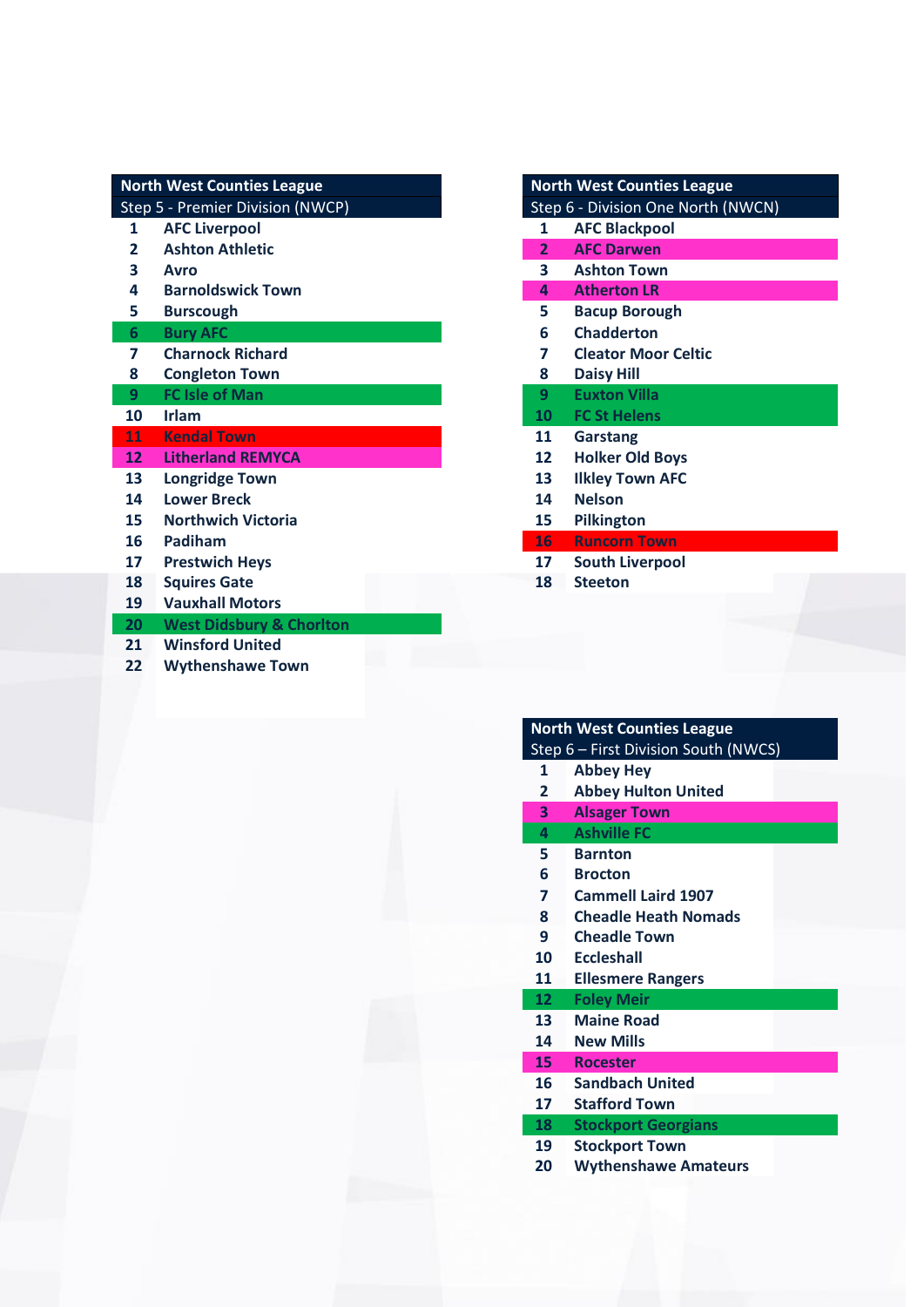|                | <b>Northern Counties East Football League</b> | <b>Northern Counties East Football League</b> |                              |                               |
|----------------|-----------------------------------------------|-----------------------------------------------|------------------------------|-------------------------------|
|                | Step 5 - Premier Division (NCEP)              |                                               | Step 6 - Division One (NCE1) |                               |
| 1              | <b>Albion Sports</b>                          |                                               | $\mathbf{1}$                 | <b>Armthorpe Welfare</b>      |
| 2              | <b>Barton Town</b>                            |                                               | $\overline{2}$               | <b>Athersley Recreation</b>   |
| 3              | <b>Bottesford Town</b>                        |                                               | 3                            | <b>Beverley Town FC</b>       |
| 4              | <b>Eccleshill United</b>                      |                                               | 4                            | <b>Brigg Town CIC</b>         |
| 5              | <b>Emley AFC</b>                              |                                               | 5                            | <b>Campion</b>                |
| 6              | <b>Frickley Athletic</b>                      |                                               | 6                            | <b>Dronfield Town</b>         |
| $\overline{ }$ | <b>Garforth Town</b>                          |                                               | $\overline{7}$               | <b>FC Humber United</b>       |
| 8              | <b>Golcar United</b>                          |                                               | 8                            | <b>Glasshoughton Welfare</b>  |
| 9              | <b>Goole AFC</b>                              |                                               | 9                            | <b>Hall Road Rangers</b>      |
| 10             | <b>Hallam</b>                                 |                                               | 10                           | <b>Harrogate Railway Ath</b>  |
| 11             | <b>Handsworth Parramore</b>                   |                                               | 11                           | <b>Horbury Town</b>           |
| 12             | <b>Hemsworth MW</b>                           |                                               | $12 \overline{ }$            | <b>Nostell Miners Welfare</b> |
| 13             | <b>Knaresborough Town</b>                     |                                               | 13                           | <b>Ollerton Town</b>          |
| 14             | <b>Maltby Main</b>                            |                                               | 14                           | Parkgate                      |
| 15             | <b>North Ferriby</b>                          |                                               | 15                           | <b>Retford</b>                |
| 16             | <b>Penistone Church</b>                       |                                               | 16                           | <b>Rossington Main</b>        |
| 17             | <b>Silsden</b>                                |                                               | 17                           | <b>Selby Town</b>             |
| 18             | <b>Thackley</b>                               |                                               | 18                           | <b>Shirebrook Town</b>        |
| 19             | <b>Winterton Rangers</b>                      |                                               | 19                           | <b>Staveley M W</b>           |
| 20             | <b>Yorkshire Amateur</b>                      |                                               | 20                           | <b>Swallownest</b>            |

|                   | <b>Northern Football League</b> | <b>Northern Football League</b> |                                     |  |
|-------------------|---------------------------------|---------------------------------|-------------------------------------|--|
|                   | Step 5 - Division One (NL1)     |                                 | Step 6 - Division Two (NL2)         |  |
| 1                 | <b>Ashington</b>                | 1                               | <b>Bedlington Terriers</b>          |  |
| 2                 | <b>Bishop Auckland</b>          | 2                               | <b>Billingham Synthonia</b>         |  |
| 3                 | <b>Carlisle City</b>            | $\overline{\mathbf{3}}$         | <b>Billingham Town</b>              |  |
| 4                 | <b>Crook Town</b>               | 4                               | <b>Birtley Town FC</b>              |  |
| 5                 | <b>Guisborough Town</b>         | 5                               | <b>Blyth Town FC</b>                |  |
| 6                 | <b>Heaton Stannington</b>       | 6                               | <b>Boldon CA</b>                    |  |
| 7                 | <b>Newcastle Benfield</b>       | $\overline{ }$                  | <b>Boro Rangers</b>                 |  |
| 8                 | <b>Newton Aycliffe</b>          | 8                               | <b>Brandon United</b>               |  |
| 9                 | <b>Northallerton Town</b>       | 9                               | <b>Chester le Street Town</b>       |  |
| 10                | <b>Penrith</b>                  | 10                              | <b>Chester Le Street United</b>     |  |
| 11                | <b>Pickering Town</b>           | 11                              | <b>Easington Colliery</b>           |  |
| $12 \overline{ }$ | <b>Redcar Athletic</b>          | 12                              | <b>Esh Winning</b>                  |  |
| 13                | <b>Ryhope Colliery Welfare</b>  | 13                              | <b>Horden CW</b>                    |  |
| 14                | <b>Seaham Red Star</b>          | 14                              | <b>Jarrow</b>                       |  |
| 15                | <b>Sunderland Ryhope CA</b>     | 15                              | <b>Newcastle University</b>         |  |
| 16                | <b>Thornaby</b>                 | 16                              | <b>Prudhoe Youth Club</b>           |  |
| 17                | <b>West Allotment Celtic</b>    | 17                              | <b>Redcar Town</b>                  |  |
| 18                | <b>West Auckland Town</b>       | 18                              | <b>Ryton &amp; Crawcrook Albion</b> |  |
| 19                | Whickham                        | 19                              | <b>Sunderland West End</b>          |  |
| 20                | <b>Whitley Bay</b>              | 20                              | <b>Tow Law Town</b>                 |  |

|                | <b>Northern Counties East Football League</b> |
|----------------|-----------------------------------------------|
|                | Step 6 - Division One (NCE1)                  |
| 1              | <b>Armthorpe Welfare</b>                      |
| $\overline{2}$ | <b>Athersley Recreation</b>                   |
| 3              | <b>Beverley Town FC</b>                       |
| 4              | <b>Brigg Town CIC</b>                         |
| 5              | <b>Campion</b>                                |
| 6              | <b>Dronfield Town</b>                         |
| 7              | <b>FC Humber United</b>                       |
| 8              | <b>Glasshoughton Welfare</b>                  |
| 9              | <b>Hall Road Rangers</b>                      |
| 10             | <b>Harrogate Railway Ath</b>                  |
|                |                                               |
| 11             | <b>Horbury Town</b>                           |
| 12             | <b>Nostell Miners Welfare</b>                 |
| 13             | <b>Ollerton Town</b>                          |
| 14             | <b>Parkgate</b>                               |
| 15             | <b>Retford</b>                                |
| 16             | <b>Rossington Main</b>                        |
| 17             | <b>Selby Town</b>                             |
| 18             | <b>Shirebrook Town</b>                        |
| 19             | <b>Staveley M W</b>                           |
| 20             | <b>Swallownest</b>                            |
| 21             | <b>Wakefield AFC</b>                          |

|                | <b>Northern Football League</b>     |  |  |
|----------------|-------------------------------------|--|--|
|                | Step 6 - Division Two (NL2)         |  |  |
| 1              | <b>Bedlington Terriers</b>          |  |  |
| 2              | <b>Billingham Synthonia</b>         |  |  |
| 3              | <b>Billingham Town</b>              |  |  |
| 4              | <b>Birtley Town FC</b>              |  |  |
| 5              | <b>Blyth Town FC</b>                |  |  |
| 6              | <b>Boldon CA</b>                    |  |  |
| $\overline{7}$ | <b>Boro Rangers</b>                 |  |  |
| 8              | <b>Brandon United</b>               |  |  |
| 9              | <b>Chester le Street Town</b>       |  |  |
| 10             | <b>Chester Le Street United</b>     |  |  |
| 11             | <b>Easington Colliery</b>           |  |  |
| 12             | <b>Esh Winning</b>                  |  |  |
| 13             | <b>Horden CW</b>                    |  |  |
| 14             | Jarrow                              |  |  |
| 15             | <b>Newcastle University</b>         |  |  |
| 16             | <b>Prudhoe Youth Club</b>           |  |  |
| 17             | <b>Redcar Town</b>                  |  |  |
| 18             | <b>Ryton &amp; Crawcrook Albion</b> |  |  |
| 19             | <b>Sunderland West End</b>          |  |  |
| 20             | <b>Tow Law Town</b>                 |  |  |
| 21             | <b>Washington</b>                   |  |  |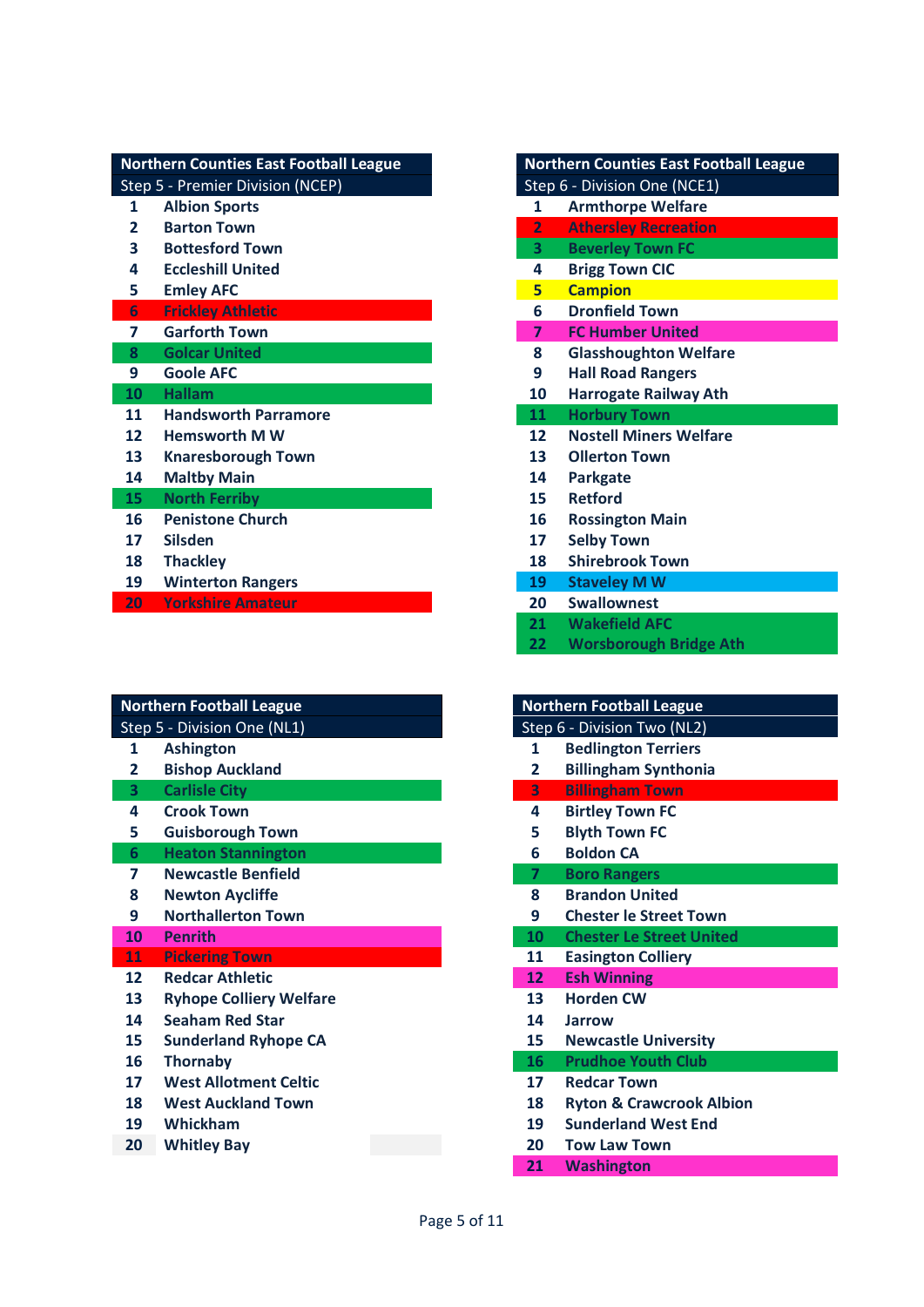### **Willington**

| South West Peninsula Football League |                                       |  |
|--------------------------------------|---------------------------------------|--|
|                                      | Step 6 - Premier Division West (SWPW) |  |
| 1                                    | <b>AFC St Austell</b>                 |  |
| $\overline{2}$                       | <b>Bodmin Town</b>                    |  |
| 3                                    | <b>Bude Town</b>                      |  |
| 4                                    | <b>Callington Town</b>                |  |
| 5                                    | <b>Camelford</b>                      |  |
| 6                                    | <b>Dobwalls</b>                       |  |
| 7                                    | <b>Godolphin Atlantic</b>             |  |
| $\mathbf{R}$                         | <b>Holsworthy</b>                     |  |
| 9                                    | Launceston                            |  |
| 10                                   | <b>Liskeard Athletic</b>              |  |
| 11                                   | <b>Mullion FC</b>                     |  |
| 12                                   | <b>Newquay</b>                        |  |
| 13                                   | <b>Penryn Athletic</b>                |  |
| 14                                   | <b>Penzance</b>                       |  |
| 15                                   | <b>St Blazey</b>                      |  |
| 16                                   | <b>Sticker</b>                        |  |
| 17                                   | <b>Wadebridge Town</b>                |  |
| 18                                   | <b>Wendron United</b>                 |  |
|                                      |                                       |  |

|                | Step 6 - Premier Division East (SWPE) |
|----------------|---------------------------------------|
| 1              | <b>Axminster Town</b>                 |
| $\overline{2}$ | <b>Bovey Tracey</b>                   |
| 3              | <b>Bridport</b>                       |
| 4              | <b>Brixham</b>                        |
| 5              | <b>Crediton United</b>                |
| 6              | <b>Cullompton Rangers</b>             |
| 7              | Dartmouth                             |
| 8              | <b>Elburton Villa</b>                 |
| 9              | Elmore                                |
| 10             | <b>Honiton Town</b>                   |
| 11             | <b>Ivybridge Town</b>                 |

**South West Peninsula Football League**

- **Newton Abbot Spurs**
- **Okehampton Argyle**
- **Plymouth Marjon**
- **Sidmouth Town**
- **Teignmouth AFC**
- **Torridgeside**
- **Torrington**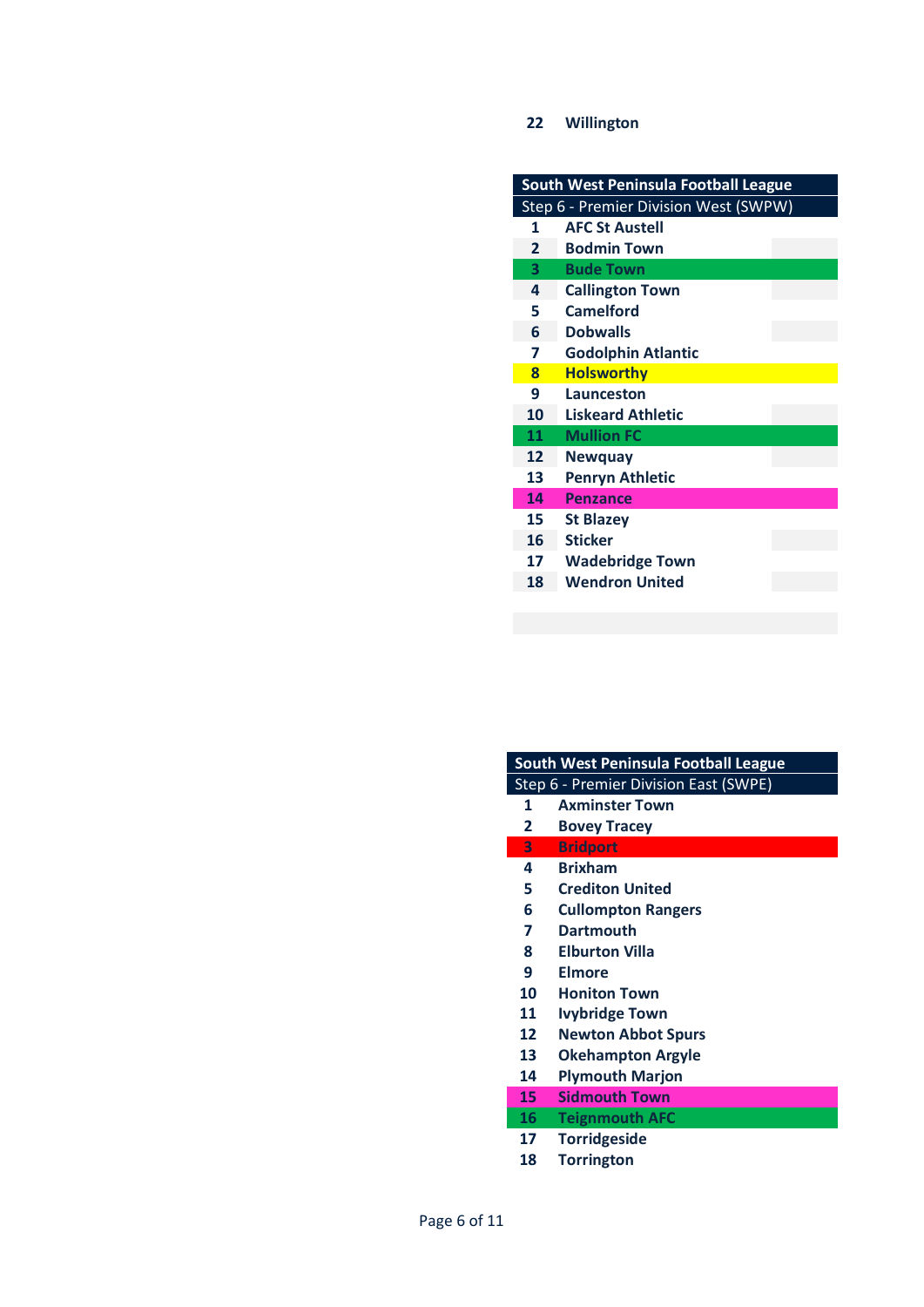|                 | <b>Southern Combination</b>       | <b>Southern Combination</b> |                   |                                   |
|-----------------|-----------------------------------|-----------------------------|-------------------|-----------------------------------|
|                 | Step 5 - Premier Division (SCP)   |                             |                   | Step 6 - Division One (SC1)       |
| 1               | <b>AFC Uckfield Town</b>          |                             | $\mathbf{1}$      | <b>Arundel</b>                    |
| $\mathbf{2}$    | <b>AFC Varndeanians</b>           |                             | 2                 | <b>Billingshurst FC</b>           |
| 3               | <b>Alfold</b>                     |                             | 3                 | <b>Dorking Wanderers Reserves</b> |
| 4               | <b>Bexhill United</b>             |                             | 4                 | <b>East Preston</b>               |
| 5               | <b>Broadridge Heath</b>           |                             | 5                 | <b>Epsom &amp; Ewell</b>          |
| 6               | <b>Crawley Down Gatwick</b>       |                             | 6                 | <b>Forest Row</b>                 |
| $\overline{7}$  | <b>Crowborough Athletic</b>       |                             | 7                 | <b>Godalming Town</b>             |
| 8               | <b>Eastbourne Town</b>            |                             | 8                 | <b>Hailsham Town</b>              |
| 9               | <b>Eastbourne United Ass</b>      |                             | 9                 | <b>Littlehampton United</b>       |
| 10              | <b>Hassocks</b>                   |                             | 10                | <b>Mile Oak</b>                   |
| 11              | <b>Horsham YMCA</b>               |                             | 11                | <b>Montpellier Villa</b>          |
| 12              | <b>Lingfield</b>                  |                             | $12 \overline{ }$ | <b>Oakwood</b>                    |
| 13              | <b>Little Common</b>              |                             | 13 <sup>°</sup>   | <b>Ringmer AFC</b>                |
| 14              | Loxwood                           |                             | 14                | <b>Seaford Town</b>               |
| 15 <sub>1</sub> | <b>Midhurst &amp; Easebourne</b>  |                             | 15                | <b>Selsey</b>                     |
| 16              | <b>Newhaven</b>                   |                             | 16                | <b>Shoreham</b>                   |
| 17              | <b>Peacehaven &amp; Telscombe</b> |                             | 17                | <b>Wick</b>                       |
| 18              | <b>Roffey</b>                     |                             | 18                | <b>Worthing United</b>            |
| 19              | <b>Saltdean United</b>            |                             |                   |                                   |
| 20              | <b>Steyning Town Community</b>    |                             |                   |                                   |

| <b>Southern Combination</b> |                                   |  |
|-----------------------------|-----------------------------------|--|
|                             | Step 6 - Division One (SC1)       |  |
| 1                           | <b>Arundel</b>                    |  |
| 2                           | <b>Billingshurst FC</b>           |  |
| 3                           | <b>Dorking Wanderers Reserves</b> |  |
| Д.                          | <b>East Preston</b>               |  |
| 5.                          | <b>Epsom &amp; Ewell</b>          |  |
| 6                           | <b>Forest Row</b>                 |  |
| 7                           | <b>Godalming Town</b>             |  |
| $\mathbf{R}$                | <b>Hailsham Town</b>              |  |
| 9                           | <b>Littlehampton United</b>       |  |
| $10 -$                      | Mile Oak                          |  |
| 11                          | <b>Montpellier Villa</b>          |  |
| 12                          | Oakwood                           |  |
| $13 -$                      | <b>Ringmer AFC</b>                |  |
| 14                          | <b>Seaford Town</b>               |  |
| 15                          | <b>Selsey</b>                     |  |
| 16                          | Shoreham                          |  |
| 17                          | <b>Wick</b>                       |  |
| 18                          | <b>Worthing United</b>            |  |
|                             |                                   |  |

|    | <b>Southern Counties East Football League</b> |                         | <b>Southern Counties East Football League</b> |
|----|-----------------------------------------------|-------------------------|-----------------------------------------------|
|    | Step 5 - Premier Division (SCEP)              |                         | Step 6 - Division One (SCE1)                  |
| 1  | <b>Bearsted</b>                               | 1                       | <b>AFC Whyteleafe</b>                         |
| 2  | <b>Canterbury City</b>                        | $\overline{2}$          | <b>Bermondsey Town</b>                        |
| 3  | <b>Deal Town</b>                              | 3                       | <b>Bridon Ropes</b>                           |
| 4  | <b>Erith &amp; Belvedere</b>                  | 4                       | Croydon                                       |
| 5  | <b>Erith Town</b>                             | 5.                      | <b>Faversham Strike Force FC</b>              |
| 6  | <b>Fisher</b>                                 | 6                       | <b>FC Elmstead</b>                            |
| 7  | Glebe                                         | $\overline{\mathbf{z}}$ | <b>Forest Hill Park</b>                       |
| 8  | <b>Hollands &amp; Blair</b>                   | 8                       | <b>Greenways</b>                              |
| 9  | <b>Holmesdale</b>                             | 9                       | <b>Kent Football United</b>                   |
| 10 | <b>K</b> Sports                               | 10                      | Larkfield & New Hythe Wanderers FC            |
| 11 | <b>Kennington</b>                             | 11                      | <b>Lewisham Borough</b>                       |
| 12 | <b>Lordswood</b>                              | 12                      | <b>Lydd Town</b>                              |
| 13 | <b>Phoenix Sports</b>                         | 13                      | <b>Meridian Valley Park</b>                   |
| 14 | <b>Punjab United</b>                          | 14                      | <b>Rochester United</b>                       |
| 15 | <b>Rusthall</b>                               | 15                      | <b>Snodland Town</b>                          |
| 16 | <b>Stansfield</b>                             | 16                      | <b>Sporting Club Thamesmead</b>               |
| 17 | <b>Sutton Athletic</b>                        | 17                      | <b>Staplehurst Monarchs FC</b>                |
| 18 | <b>Tunbridge Wells</b>                        | 18                      | <b>Tooting Bec FC</b>                         |
| 19 | <b>Welling Town</b>                           |                         |                                               |
| 20 | <b>Whitstable Town</b>                        |                         |                                               |

|                | Southern Counties East Football League |
|----------------|----------------------------------------|
|                | Step 6 - Division One (SCE1)           |
| 1              | <b>AFC Whyteleafe</b>                  |
| $\overline{2}$ | <b>Bermondsey Town</b>                 |
| 3              | <b>Bridon Ropes</b>                    |
| 4              | Croydon                                |
| 5              | <b>Faversham Strike Force FC</b>       |
| 6              | <b>FC Elmstead</b>                     |
| $\overline{7}$ | <b>Forest Hill Park</b>                |
| 8              | <b>Greenways</b>                       |
| 9              | <b>Kent Football United</b>            |
| 10             | Larkfield & New Hythe Wanderers FC     |
| 11             | <b>Lewisham Borough</b>                |
| 12             | Lydd Town                              |
| 13             | <b>Meridian Valley Park</b>            |
| 14             | <b>Rochester United</b>                |
| 15             | <b>Snodland Town</b>                   |
| 16             | <b>Sporting Club Thamesmead</b>        |
|                |                                        |
| 17             | <b>Staplehurst Monarchs FC</b>         |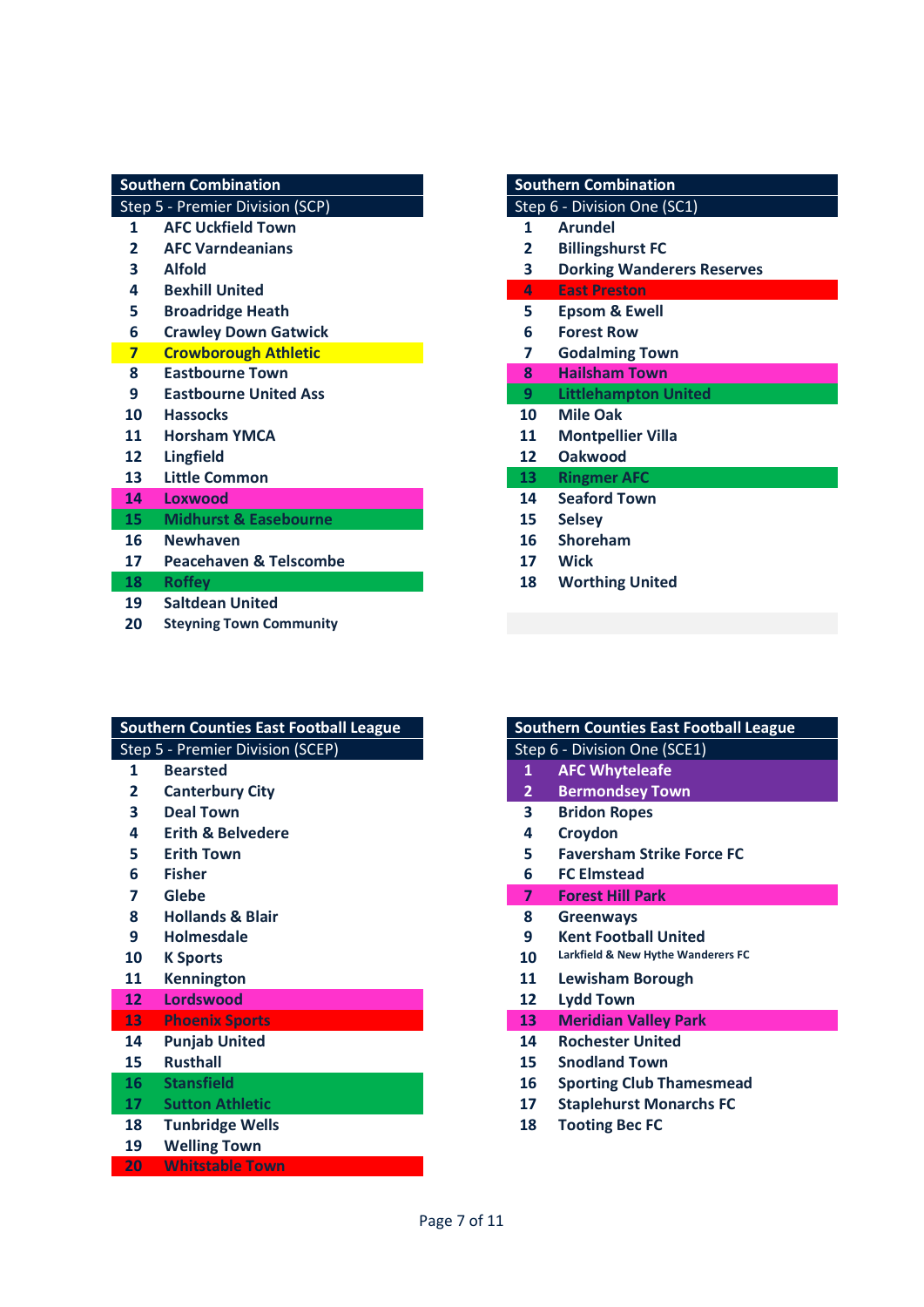|                | <b>Spartan South Midlands Football League</b> |                | <b>Spartan South Midlands Footbal</b>  |
|----------------|-----------------------------------------------|----------------|----------------------------------------|
|                | Step 5 - Premier Division (SSMP)              |                | Step 6 - Division One (SSM1)           |
| 1              | <b>Ardley United</b>                          | 1              | <b>Amersham Town</b>                   |
| $\mathbf{2}$   | <b>Arlesey Town</b>                           | $\overline{2}$ | <b>Ampthill Town</b>                   |
| 3              | <b>Aylesbury Vale Dynamos</b>                 | 3              | <b>Bedford</b>                         |
| 4              | <b>Baldock Town</b>                           | 4              | <b>Buckingham Athletic</b>             |
| 5              | <b>Biggleswade United</b>                     | 5              | <b>Burton Park Wanderers</b>           |
| $6\overline{}$ | <b>Cockfosters</b>                            | 6              | <b>Eaton Socon</b>                     |
| 7              | <b>Colney Heath</b>                           | 7              | Langford                               |
| 8              | <b>Crawley Green</b>                          | 8              | <b>Letchworth GC Eagles</b>            |
| 9              | <b>Dunstable Town</b>                         | 9              | <b>London Tigers</b>                   |
| 10             | <b>Harpenden Town</b>                         | 10             | <b>Lutterworth Athletic</b>            |
| 11             | <b>Hoddesdon Town</b>                         | 11             | <b>Moulton FC</b>                      |
| 12             | <b>Leighton Town</b>                          | 12             | <b>Northampton ON Chenecks</b>         |
| 13             | <b>Leverstock Green</b>                       | 13             | <b>Northampton Sileby Rgs</b>          |
| 14             | <b>London Colney</b>                          | 14             | <b>Raunds Town</b>                     |
| 15             | <b>St Panteleimon</b>                         | 15             | <b>Rugby Borough</b>                   |
| <b>16</b>      | <b>Potton United</b>                          | 16             | Rushden & Higham Utd                   |
| 17             | <b>Risborough Rangers</b>                     | 17             | <b>Thame United Res</b>                |
| 18             | <b>Shefford Town &amp; Campton</b>            | 18             | Wellingborough Whitw'th                |
| 19             | <b>Stotfold</b>                               | 19             | <b>Winslow United</b>                  |
| 20             | <b>Tring Athletic</b>                         |                |                                        |
|                |                                               |                |                                        |
|                | <b>United Counties Football League</b>        |                | <b>United Counties Football League</b> |
|                | Step 5 - Premier Division North (UCLN)        |                | Step 6 - Division One (UCL1)           |
| $\overline{1}$ | <b>AFC Mansfield</b><br><b>NCEP</b>           | 1              | <b>Aylestone Park</b>                  |
| 2              | <b>Anstey Nomads</b>                          | $\overline{2}$ | <b>Barrow Town</b>                     |
| 3              | <b>Belper United</b><br>UCL1                  | 3              | <b>Birstall United Social</b>          |
| 4              | <b>Boston Town</b>                            | 4              | <b>Blackstones</b>                     |
| 5              | <b>Deeping Rangers</b>                        | 5              | <b>Blidworth Welfare</b>               |
| 6              | <b>Eastwood C F.C.</b>                        | 6              | <b>Bourne Town</b>                     |
| 7              | <b>Heanor Town</b>                            | 7              | <b>Clifton All Whites</b>              |
| 8              | <b>Heather St John's</b>                      | 8              | <b>Clipstone</b>                       |
| 9              | <b>Kimberley MW</b><br>UCL1                   | 9              | <b>Dunkirk</b>                         |
| 10             | Leicester Nirvana                             | 10             | <b>Gedling Miners Welfare</b>          |
| 11             | <b>Loughborough Univ</b>                      | 11             | <b>Grantham Town Academy</b>           |
| 12             | <b>Melton Town FC</b>                         | 12             | <b>Harrowby United</b>                 |
| 13             | <b>Newark FC</b>                              | 13             | <b>Holwell Sports</b>                  |
| 14             | <b>Pinchbeck United</b>                       | 14             | <b>Hucknall Town</b>                   |
| 15             |                                               | 15             |                                        |
|                | Quorn                                         |                | <b>Kirby Muxloe</b>                    |
| 16             | <b>Selston</b>                                | 16             | <b>Newark Town</b>                     |
| 17<br>18       | <b>Sherwood Colliery</b><br><b>NCEP</b>       | 17<br>18       | <b>Radford</b><br><b>Rainworth MW</b>  |

**Sleaford Town** 

**Wisbech Town NPL M** 

# **Amersham Town Arlesey Town 2 Ampthill Town Baldock Town 4 Buckingham Athletic Burton Park Wanderers Cockfosters 6 Eaton Socon Crawley Green 8 Letchworth GC Eagles Dunstable Town 9 London Tigers Lutterworth Athletic Hoddesdon Town 11 Moulton FC** Northampton ON Chenecks Northampton Sileby Rgs **London Colney 14 Raunds Town 15 Rugby Borough Rushden & Higham Utd**

**Spartan South Midlands Football League Spartan South Midlands Football League**

- **Risborough Rangers 17 Thame United Res**
- **Shefford Town & Campton 18 Wellingborough Whitw'th**
- **Stotfold 19 Winslow United**

|                   | <b>United Counties Football League</b> |
|-------------------|----------------------------------------|
|                   | Step 6 - Division One (UCL1)           |
| 1                 | <b>Aylestone Park</b>                  |
| $\overline{2}$    | <b>Barrow Town</b>                     |
| 3                 | <b>Birstall United Social</b>          |
| $\Delta$          | <b>Blackstones</b>                     |
| 5                 | <b>Blidworth Welfare</b>               |
| 6                 | <b>Bourne Town</b>                     |
| 7                 | <b>Clifton All Whites</b>              |
| 8                 | <b>Clipstone</b>                       |
| 9                 | <b>Dunkirk</b>                         |
| 10                | <b>Gedling Miners Welfare</b>          |
| 11                | <b>Grantham Town Academy</b>           |
| $12 \overline{ }$ | <b>Harrowby United</b>                 |
| 13                | <b>Holwell Sports</b>                  |
| 14                | <b>Hucknall Town</b>                   |
| 15                | <b>Kirby Muxloe</b>                    |
| 16                | <b>Newark Town</b>                     |
| 17                | <b>Radford</b>                         |
|                   |                                        |
| 18                | <b>Rainworth M W</b>                   |
| 19                | <b>Saffron Dynamo</b>                  |
| 20                | <b>Southwell City</b>                  |
| 21                | <b>St Andrews</b>                      |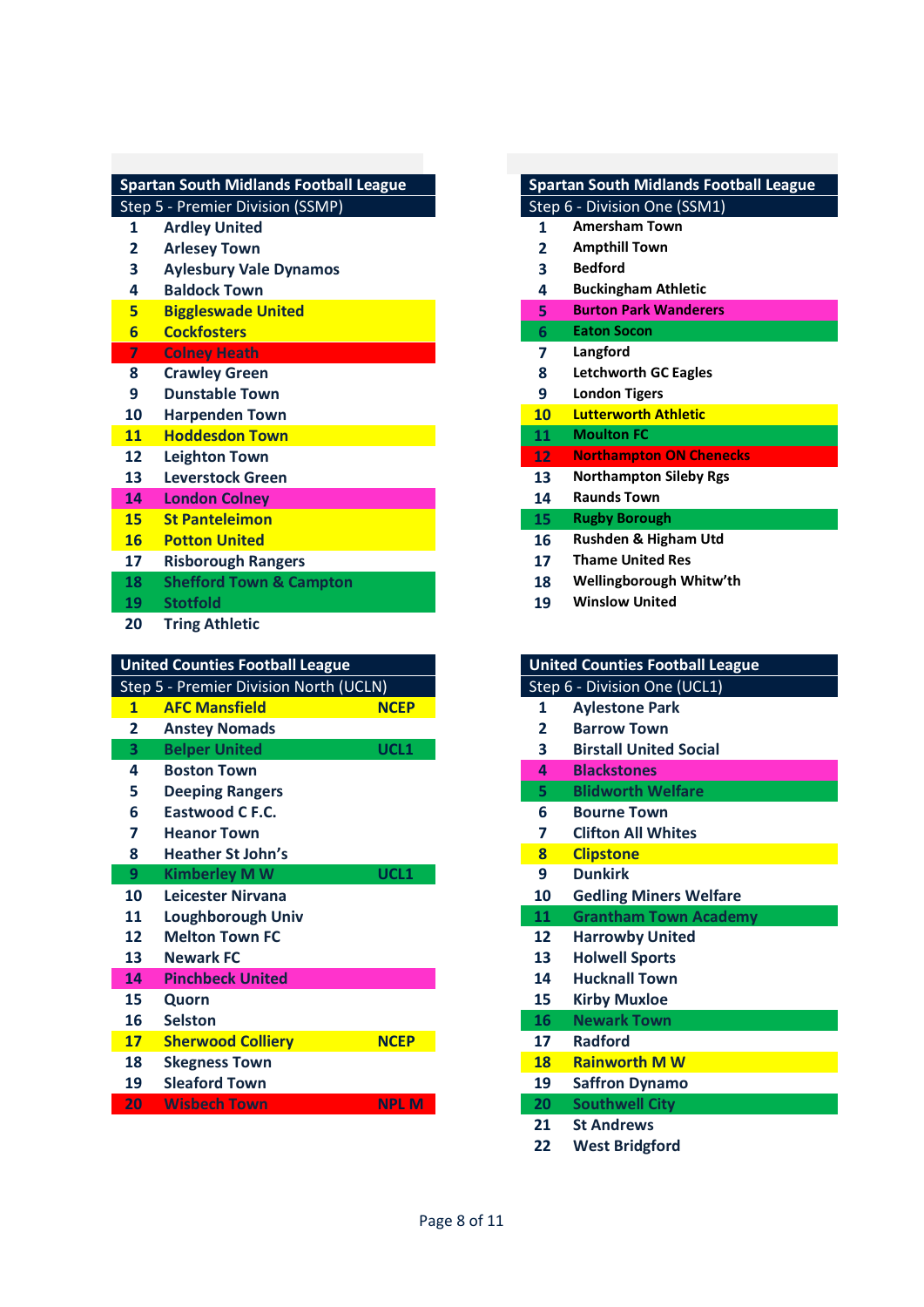| <b>United Counties Football League</b> |                                        |  |
|----------------------------------------|----------------------------------------|--|
|                                        | Step 5 - Premier Division South (UCLS) |  |
| 1                                      | <b>Bugbrooke St.Michael FC</b>         |  |
| $\overline{2}$                         | <b>Cogenhoe United</b>                 |  |
| 3                                      | <b>Coventry Sphinx</b>                 |  |
| 4                                      | <b>Coventry United</b>                 |  |
| 5                                      | <b>Desborough Town</b>                 |  |
| 6                                      | <b>Easington Sports</b>                |  |
| 7                                      | <b>Eynesbury Rovers</b>                |  |
| 8                                      | <b>Godmanchester Rovers</b>            |  |
|                                        |                                        |  |
| 9                                      | <b>Histon</b><br>NPL N                 |  |
| 10                                     | <b>Long Buckby AFC</b>                 |  |
| 11                                     | <b>Lutterworth Town</b>                |  |
| 12                                     | <b>March Town United</b>               |  |
| 13                                     | <b>Milton Keynes Irish</b>             |  |
| 14                                     | <b>Newport Pagnell Town</b>            |  |
| 15                                     | Oadby Town                             |  |
| 16                                     | <b>Rothwell Corinthians</b>            |  |
| 17                                     | <b>Rugby Town</b>                      |  |

| <b>Wessex Football League</b> |                                   |            | <b>Wessex Football League</b> |                                |
|-------------------------------|-----------------------------------|------------|-------------------------------|--------------------------------|
|                               | Step 5 - Premier Division (WXP)   |            |                               | Step 6 - Division One (WX1)    |
| 1                             | <b>AFC Portchester</b>            |            | $\mathbf{1}$                  | <b>Amesbury Town</b>           |
| 2                             | <b>AFC Stoneham</b>               |            | $\mathbf{2}$                  | <b>Andover New Street</b>      |
| 3                             | <b>Alresford Town</b>             |            | $\overline{\mathbf{3}}$       | <b>Andover Town</b>            |
| 4                             | <b>Baffins Milton Rovers</b>      |            | 4                             | <b>Ash United</b>              |
| 5                             | <b>Bemerton Heath Harlequins</b>  | WX1        | 5                             | <b>Downton</b>                 |
| 6                             | <b>Blackfield and Langley</b>     |            | 6                             | <b>East Cowes Victoria Ath</b> |
| 5                             | <b>Bournemouth</b>                |            | 7                             | <b>Fawley</b>                  |
| 8                             | <b>Brockenhurst</b>               |            | 8                             | <b>Fleet Spurs</b>             |
| 9                             | <b>Christchurch</b>               |            | 9                             | <b>Fleetlands</b>              |
| 10                            | <b>Cowes Sports</b>               |            | 10                            | <b>Folland Sports</b>          |
| 11                            | <b>Fareham Town</b>               |            | 11                            | <b>Hamworthy Recreation</b>    |
| 12                            | <b>Hamble Club</b>                |            | $12 \overline{ }$             | <b>Millbrook</b>               |
| 13                            | <b>Horndean</b>                   |            | 13                            | <b>New Milton Town</b>         |
| 14                            | <b>Hythe &amp; Dibden</b>         |            | 14                            | Newport (IOW)                  |
| 15                            | <b>Laverstock &amp; Ford</b>      | WX1        | 15                            | <b>Petersfield Town</b>        |
| 16                            | <b>Moneyfields FC</b>             |            | 16                            | <b>Ringwood Town</b>           |
| <b>17</b>                     | Pagham                            | <b>SCP</b> | 17                            | <b>Romsey Town</b>             |
| 18                            | <b>Portland United</b>            |            | 18                            | <b>Totton &amp; Eling</b>      |
| 19                            | <b>Shaftesbury Town</b>           |            | 19                            | <b>Verwood Town</b>            |
| 20                            | <b>United Services Portsmouth</b> |            | 20                            | <b>Whitchurch United</b>       |

|                 | <b>Wessex Football League</b>  |
|-----------------|--------------------------------|
|                 | Step 6 - Division One (WX1)    |
| 1               | <b>Amesbury Town</b>           |
| $\mathbf{2}$    | <b>Andover New Street</b>      |
| 3               | <b>Andover Town</b>            |
| 4               | <b>Ash United</b>              |
| 5               | <b>Downton</b>                 |
| 6               | <b>East Cowes Victoria Ath</b> |
| 7               | <b>Fawley</b>                  |
| 8               | <b>Fleet Spurs</b>             |
| 9               | <b>Fleetlands</b>              |
| 10              | <b>Folland Sports</b>          |
| 11 <sup>1</sup> | <b>Hamworthy Recreation</b>    |
| $12 \ \mathrm{$ | <b>Millbrook</b>               |
| 13              | <b>New Milton Town</b>         |
| 14              | <b>Newport (IOW)</b>           |
| 15              | <b>Petersfield Town</b>        |
| 16              | <b>Ringwood Town</b>           |
| 17              | <b>Romsey Town</b>             |
| 18              | <b>Totton &amp; Eling</b>      |
| 19              | <b>Verwood Town</b>            |
| 20              | <b>Whitchurch United</b>       |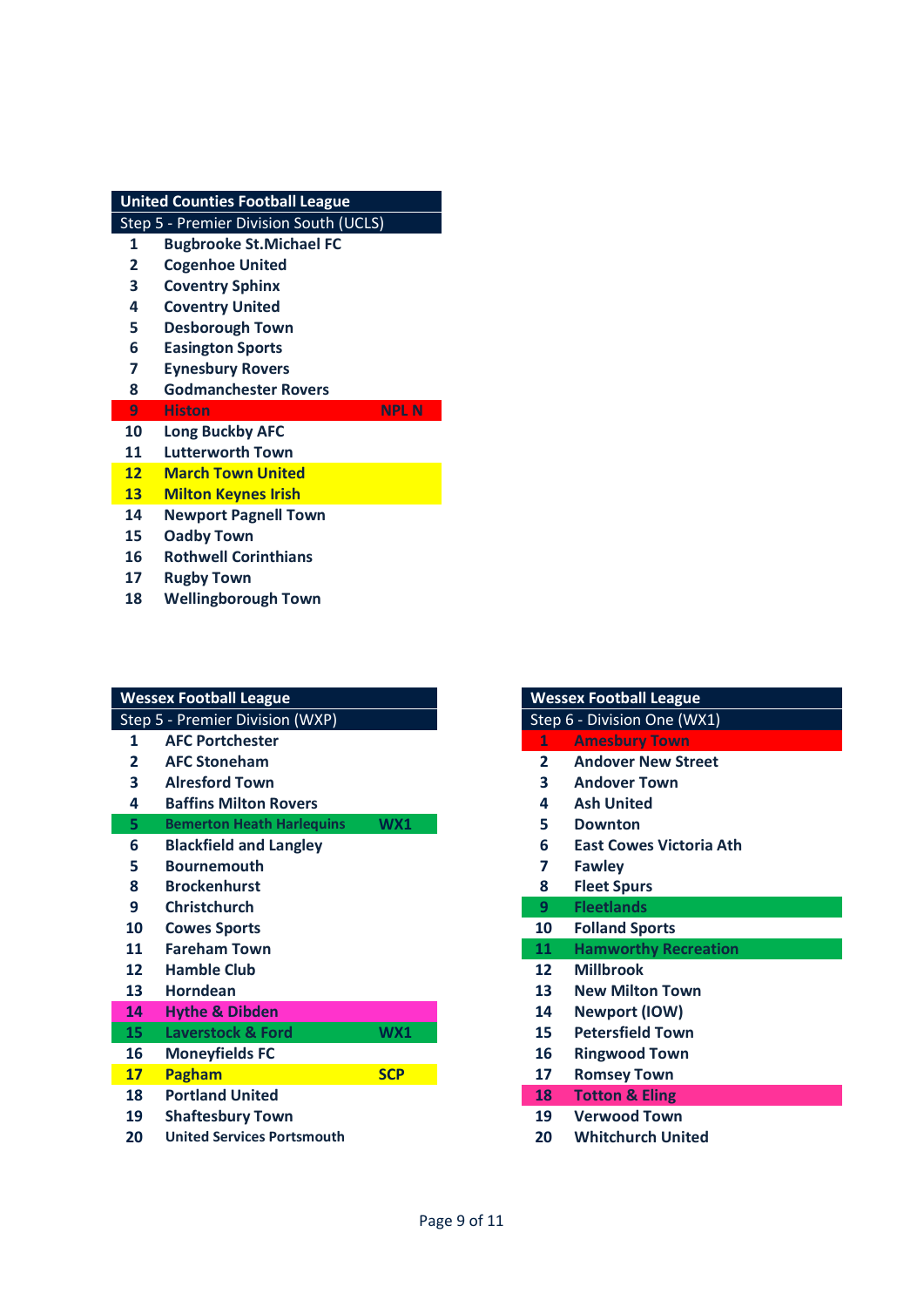| <b>Western Football League</b>  |                                     | <b>Western Football League</b> |                                 |                                |
|---------------------------------|-------------------------------------|--------------------------------|---------------------------------|--------------------------------|
| Step 5 - Premier Division (WLP) |                                     |                                | Step 6 - Premier Division (WL1) |                                |
| 1                               | <b>Ashton &amp; Backwell United</b> |                                | 1                               | <b>AEK Boco FC</b>             |
| $\overline{2}$                  | <b>Barnstaple Town</b>              | <b>SLS</b>                     | $\mathbf{2}$                    | <b>Almondsbury UWE</b>         |
| $\overline{\mathbf{3}}$         | <b>Bitton</b>                       |                                | 3                               | <b>Bishop Sutton</b>           |
| 4                               | <b>Bridgwater United</b>            |                                | $\Delta$                        | <b>Bishops Lydeard</b>         |
| 5                               | <b>Buckland Athletic</b>            |                                | 5.                              | <b>Brislington FC</b>          |
| 6                               | <b>Cadbury Heath</b>                |                                | 6                               | <b>Bristol Telephones</b>      |
| 7                               | <b>Clevedon Town</b>                |                                | 7                               | <b>Cheddar</b>                 |
| 8                               | <b>Falmouth Town</b>                | <b>SWPW</b>                    | 8                               | <b>Gillingham Town</b>         |
| 9                               | <b>Helston Athletic</b>             |                                | 9                               | <b>Hallen</b>                  |
| 10                              | <b>IlfracombeTown</b>               |                                | 10                              | <b>Hengrove Athletic</b>       |
| 11                              | <b>Keynsham Town</b>                |                                | 11                              | <b>Lebeq United</b>            |
| 12                              | <b>Millbrook AFC</b>                |                                | 12                              | <b>Longwell Green Sports</b>   |
| 13                              | <b>Mousehole</b>                    |                                | 13                              | <b>Nailsea &amp; Tickenham</b> |
| 14                              | <b>Saltash United</b>               |                                | 14                              | <b>Odd Down (Bath)</b>         |
| 15                              | <b>Shepton Mallet</b>               |                                | 15                              | <b>Oldland Abbotonians</b>     |
| 16                              | <b>Sherborne Town</b>               | WL1                            | 16                              | <b>Portishead Town</b>         |
| 17                              | <b>Street</b>                       |                                | 17                              | <b>Radstock Town</b>           |
| 18                              | <b>Torpoint Athletic</b>            | <b>SWPE</b>                    | 18                              | <b>Shirehampton FC</b>         |
| 19                              | Wellington                          |                                | 19                              | <b>Tytherington Rocks</b>      |
| 20                              | <b>Welton Rovers</b>                | WL <sub>1</sub>                | 20                              | <b>Warminster Town</b>         |
|                                 |                                     |                                |                                 |                                |

|                                 | <b>Western Football League</b> |  |
|---------------------------------|--------------------------------|--|
| Step 6 - Premier Division (WL1) |                                |  |
| $\mathbf{1}$                    | <b>AEK Boco FC</b>             |  |
| $\mathbf{z}$                    | <b>Almondsbury UWE</b>         |  |
| 3                               | <b>Bishop Sutton</b>           |  |
| 4                               | <b>Bishops Lydeard</b>         |  |
| 5.                              | <b>Brislington FC</b>          |  |
| 6                               | <b>Bristol Telephones</b>      |  |
| 7                               | <b>Cheddar</b>                 |  |
| 8                               | <b>Gillingham Town</b>         |  |
| 9                               | <b>Hallen</b>                  |  |
| 10                              | <b>Hengrove Athletic</b>       |  |
| 11                              | <b>Lebeq United</b>            |  |
| 12                              | <b>Longwell Green Sports</b>   |  |
| 13 <sup>°</sup>                 | <b>Nailsea &amp; Tickenham</b> |  |
| 14                              | <b>Odd Down (Bath)</b>         |  |
| 15                              | <b>Oldland Abbotonians</b>     |  |
| 16                              | <b>Portishead Town</b>         |  |
| 17                              | <b>Radstock Town</b>           |  |
| 18 <sup>7</sup>                 | <b>Shirehampton FC</b>         |  |
| 19                              | <b>Tytherington Rocks</b>      |  |
| 20                              | <b>Warminster Town</b>         |  |
| 21                              | <b>Wells City</b>              |  |
| 22                              | <b>Wincanton Town</b>          |  |

# **Key**



Promoted Relegated Lateral Movement Voluntary Relegation New Club Reprieve **WD** Withdrawn